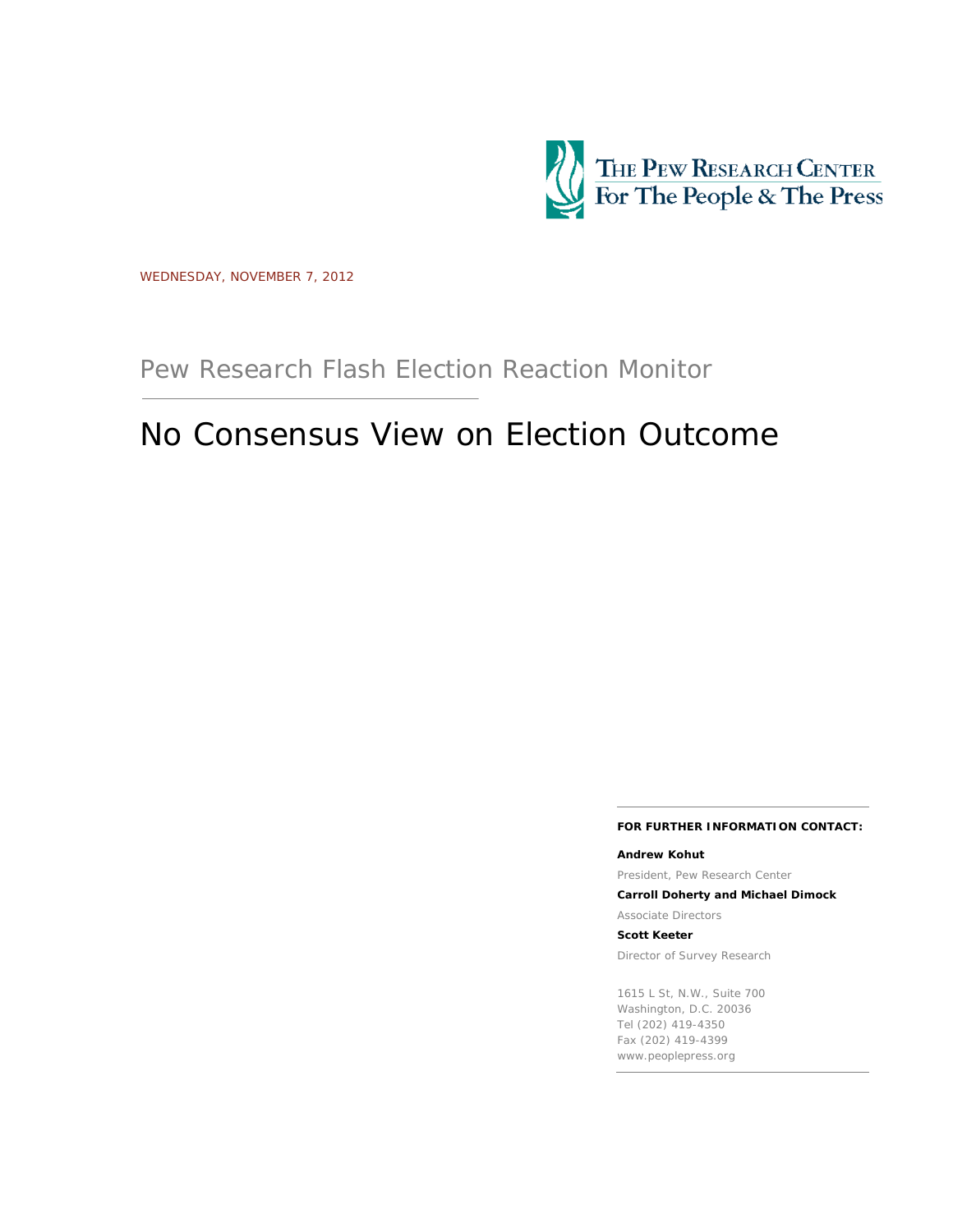# Pew Research Flash Election Reaction Monitor No Consensus View on Election Outcome

Voters had a mixed reaction to the outcome of the 2012 presidential election in the hours immediately following Barack Obama's victory. Reflecting the narrow vote margin between the candidates, 44% of voters overall said they were happy with the outcome, while 43% said they were unhappy, according to a Pew Research Center report based on survey data collected by Google among a sample of internet users.

When voters were asked for a single word that described their reaction to Obama's victory, Obama voters said they were "relieved" and "happy." A substantial number of Obama voters also mentioned words like "great," "elated," "yes" and "good."

Romney voters generally said they were "disappointed" or "sad" about the election



Out of 1,015 Obama voters and 827 Romney voters surveyed. PEW RESEARCH CENTER. Results from Google Consumer Surveys.

outcome. Romney voters also used the words "disgusted," "sick," "horrified" and "scared," to describe their reaction to Obama's victory.

## **1**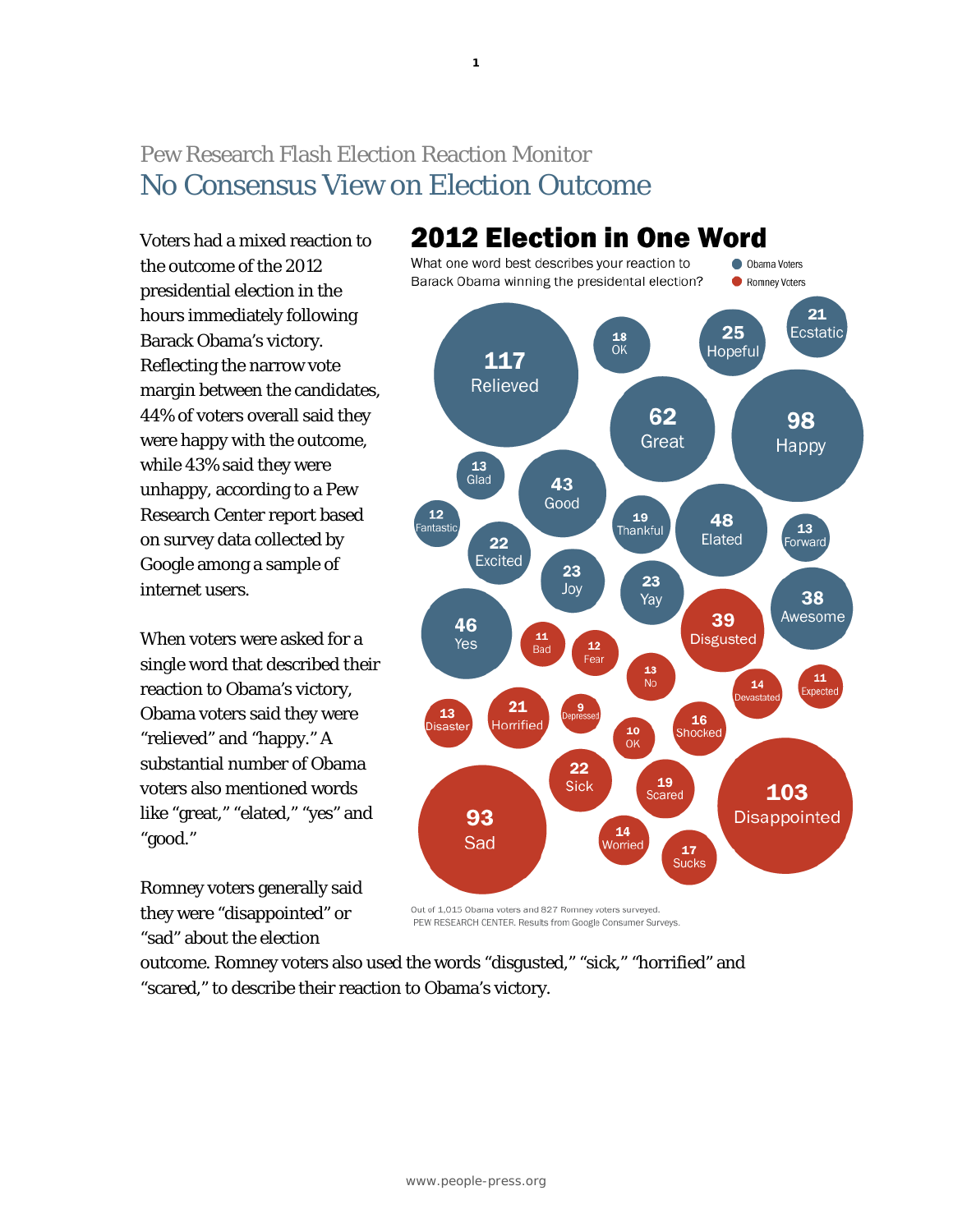happy that Obama was reelected president; 37% were unhappy and 22% neither. A majority of nonvoters (55%) said they were neither happy nor unhappy with the election outcome, while 29% said they were happy and

16% said they were unhappy.

Overall, 41% of those surveyed – including both voters and nonvoters – said they were

The reaction to the election was divided along partisan lines. Fully 90% of Obama voters were

### **How Do You Feel About the Election Outcome?**

|                | <b>Total</b> | <b>Voters</b> | <b>Nonvoters</b> |
|----------------|--------------|---------------|------------------|
|                | %            | %             | %                |
| Happy          | 41           | 44            | 29               |
| Unhappy        | 37           | 43            | 16               |
| <b>Neither</b> | $^{22}$      | <u> 13</u>    | 55               |
|                | 100          | 100           | 100              |
| N              | 3.795        | 2.987         | 639              |

PEW RESEARCH CENTER. Results from Google Consumer Surveys. Based on internet users.

happy that their candidate won while 88% of Romney voters expressed unhappiness.

# **More about the Google Consumer Survey Method**

The Google Consumer Surveys method has the ability to capture reactions from a broadly representative, though non-probability, sample of internet users in a relatively short period of time. Internet users are sampled by selecting a stratified sample of people visiting the websites of a diverse group of more than 80 publishers that allow Google to ask one or two questions of visitors to their site. This sampling procedure is different from other internet surveys that rely on people who "opt-in" to participate or that randomly survey respondents who have agreed to be part of a pre-recruited online panel.

The data are weighted to match national parameters for internet users on age, gender and region or state; these demographic characteristics are inferred based on the types of websites the users visit as recorded in their DoubleClick advertising cookie and their computer's internet address. Because the final sample is not a probability sample of all internet users, it cannot be assigned a margin of sampling error. The response rate for a political question typically ranges from 15% to 30%.

One restriction of this method is that only two questions can be asked of any individual respondent, limiting the ability to analyze the results of multiple questions among the same group of respondents. There also are fewer demographic variables (inferred age, gender, location and income) available for analysis than from traditional survey questionnaires. One advantage of Google Consumer Surveys is that questions can be fielded very quickly – within a matter of hours or one day – making it possible to monitor immediate reaction to breaking news events.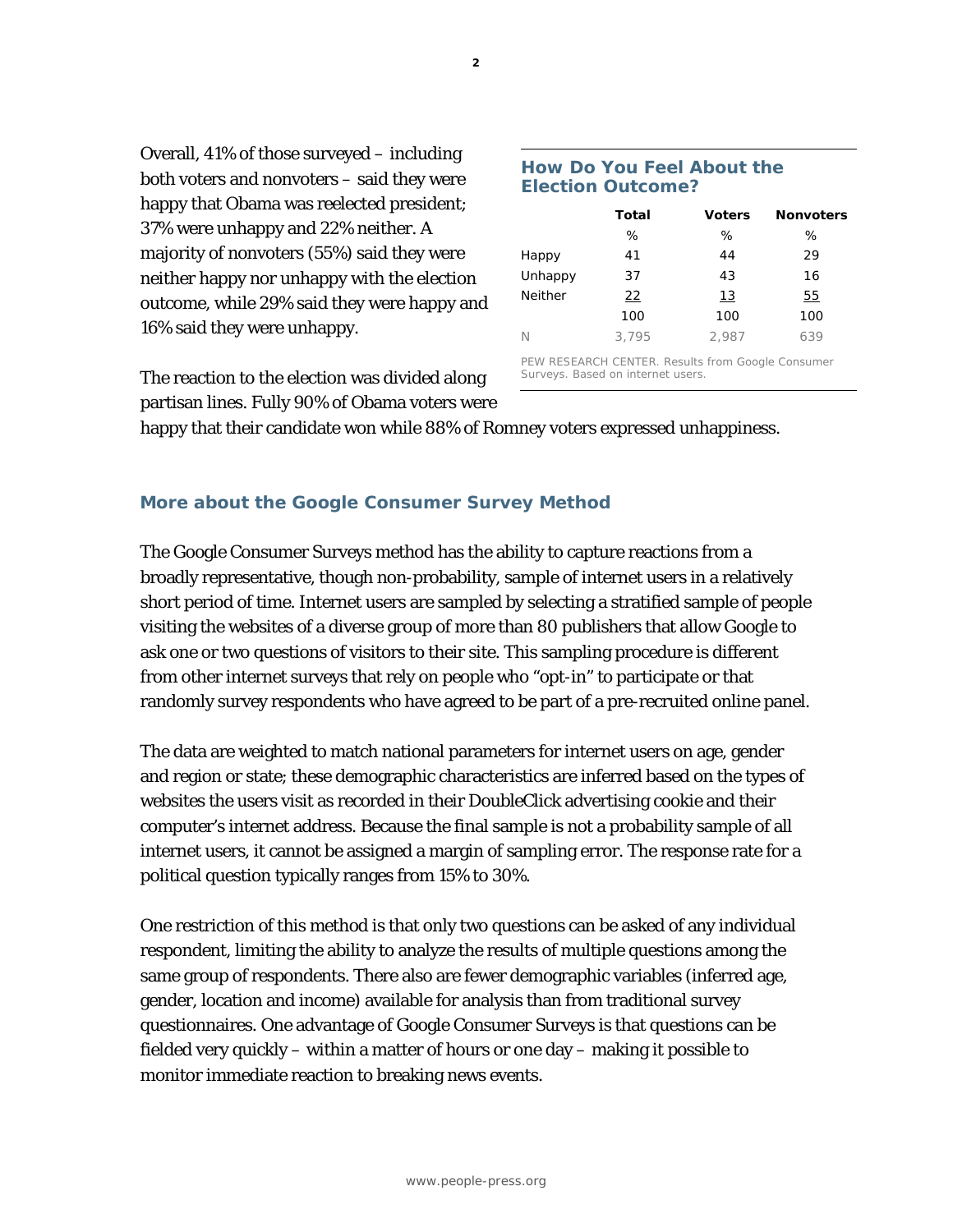Comparative tests on more than 40 political, social and technology use questions over the past few months have found that the Google method produces results that are quite similar to the results of Pew Research Center's standard RDD dual frame telephone surveys. The median difference across questions tested was 3 percentage points and the mean difference was 6 percentage points. In addition, assessments of the composition of Google datasets also suggest that they closely match the U.S. internet population demographically. A report on the comparative testing, along with a more extensive description of the Google methodology, is available [here.](http://www.people-press.org/2012/11/07/a-comparison-of-results-from-surveys-by-the-pew-research-center-and-google-consumer-surveys/)